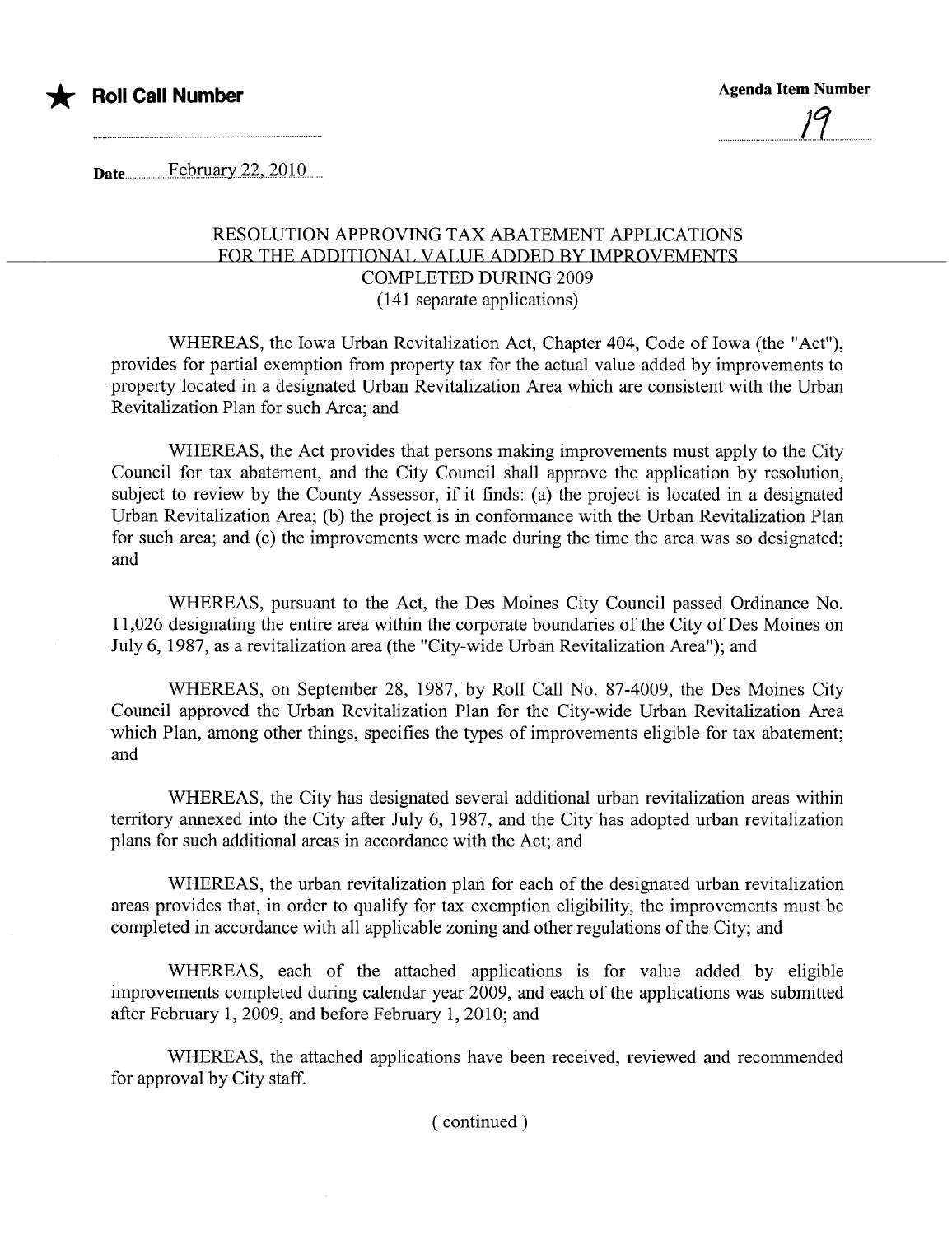

............1......

Date.............F.~n.mar.y..2.2.,..2.O'lO'....

-2-

NOW THEREFORE, BE IT RESOLVED by the City Council of the City of Des Moines, Iowa, that:

- 1) The attached applications for tax abatement are hereby received.
- 2) The following findings are hereby adopted:
	- a) Each of the attached applications was fied on or before February 1st of the assessment year for which the exemption (tax abatement) is claimed.
	- b) Each of the attached applications are for a project located in a designated urban revitalization area; each project is in conformance with the urban revitalization plan for the urban revitalization area in which the project is located; and the improvements described in such applications were made during the time the applicable area was so designated.
- 3) Each of the attached applications is approved subject to review by the County Assessor under Section 404.5 of the Act, for exemption according to the schedules noted on each application.
- 4) The City Clerk shall forward a certified copy of this resolution and the attached applications to the County Assessor.

( Council Communication No. 10- $\sqrt{86}$ )

MOVED by to adopt.

FORM APPROVED: FORM APPROVED:<br>Logg K Berwy

Roger K. Brown

| <b>Assistant City Attorney</b> |             |             |             |                 | (List of applications attached)                                                                      |
|--------------------------------|-------------|-------------|-------------|-----------------|------------------------------------------------------------------------------------------------------|
| <b>COUNCIL ACTION</b>          | <b>YEAS</b> | <b>NAYS</b> | <b>PASS</b> | <b>ABSENT</b>   | <b>CERTIFICATE</b>                                                                                   |
| <b>COWNIE</b>                  |             |             |             |                 |                                                                                                      |
| <b>COLEMAN</b>                 |             |             |             |                 | I, DIANE RAUH, City Clerk of said City hereby                                                        |
| <b>GRIESS</b>                  |             |             |             |                 | certify that at a meeting of the City Council of<br>said City of Des Moines, held on the above date, |
| <b>HENSLEY</b>                 |             |             |             |                 | among other proceedings the above was adopted.                                                       |
| <b>MAHAFFEY</b>                |             |             |             |                 |                                                                                                      |
| <b>MEYER</b>                   |             |             |             |                 | IN WITNESS WHEREOF, I have hereunto set my                                                           |
| <b>MOORE</b>                   |             |             |             |                 | hand and affixed my seal the day and year first<br>above written.                                    |
| <b>TOTAL</b>                   |             |             |             |                 |                                                                                                      |
| <b>MOTION CARRIED</b>          |             |             |             | <b>APPROVED</b> |                                                                                                      |
|                                |             |             |             |                 |                                                                                                      |
|                                |             |             |             |                 | City Clerk                                                                                           |
|                                |             |             |             | Mayor           |                                                                                                      |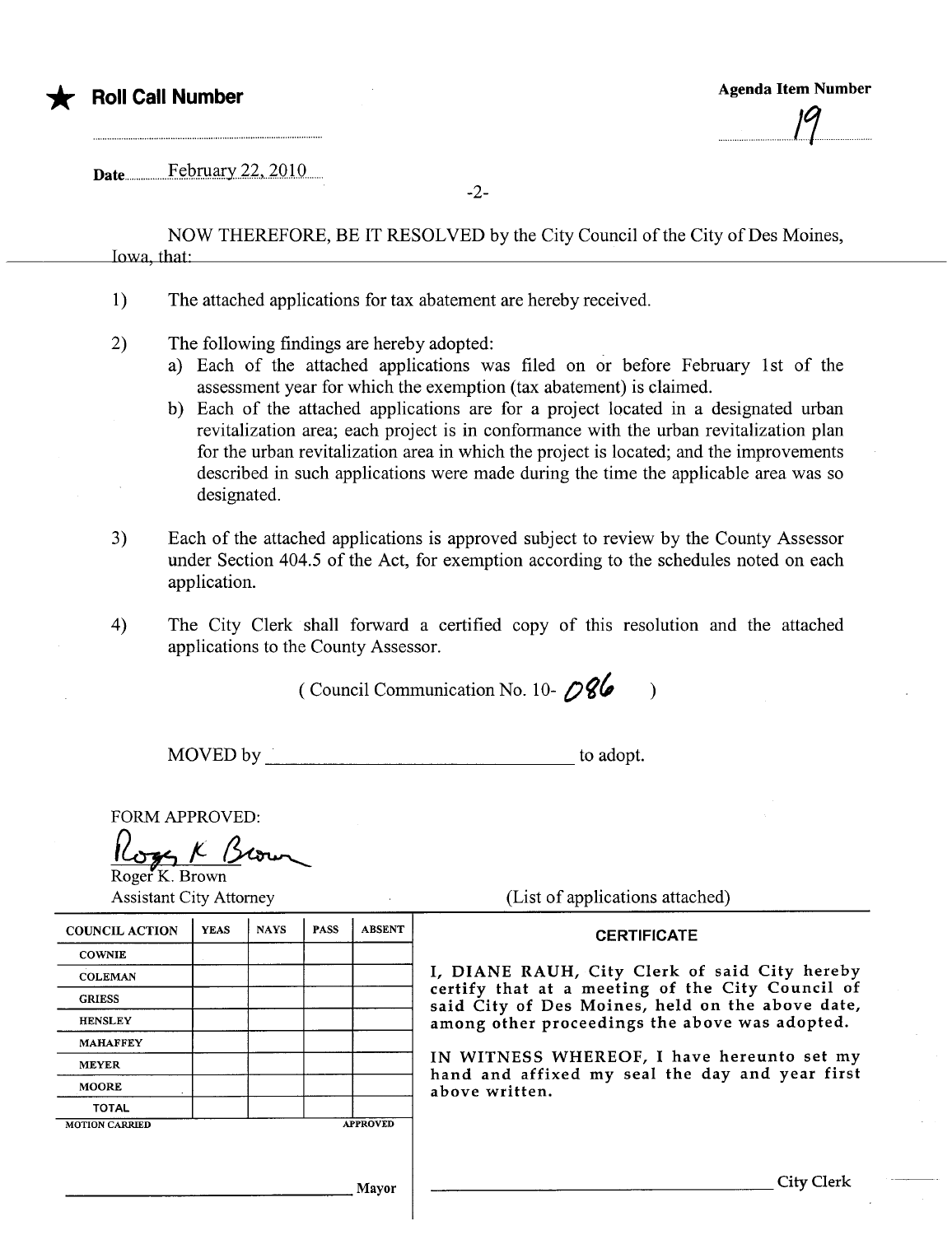| CITY OP DES MOINES<br>E<br>$\mathcal{T}$                                                                                                                                                               |                                | Abatement Applications By Number<br>Tax Abatement Case Status = APV                                          |                                                                                                                |                                | 2/16/2010                  |
|--------------------------------------------------------------------------------------------------------------------------------------------------------------------------------------------------------|--------------------------------|--------------------------------------------------------------------------------------------------------------|----------------------------------------------------------------------------------------------------------------|--------------------------------|----------------------------|
| Rec. Date<br>g                                                                                                                                                                                         | Property Address               | Name, Mail Address, Phone                                                                                    | <b>District</b>                                                                                                | Permit Number                  | Est. Cost                  |
| opener, new electric service,<br>interior, new driveway and<br>2/16/2010<br>floor, electric garage door<br>foundation, fix concrete<br>new water line, painted<br>garage rehab, fixed<br>TAX2009-00493 | 4023 SCHOOL ST                 | DES MOINES, IA 50311-3526<br>SADIE RHILDEBRAND<br>4023 SCHOOL ST                                             | Owner<br>$-5$ year<br>ৃ<br>Residential<br>City Sewer:<br>Occupied:                                             | ele2009-00450                  | \$16,000.00                |
| Approximately 2600 S F new<br>approximately 2,500 sq. ft.<br>2/9/2010<br>of existilng building along<br>addition & renovation of<br>with new parking lots &<br>TAX2009-00492<br>approach               | 1400 2ND ST                    | TRADESMEN COMMUNITY CREDIT<br>DES MOINES, IA 50305-1496<br><b>BONEONES</b>                                   | Owner<br>Y<br>Central Place<br>City Sewer:<br>Occupied:                                                        | bld2008-01546                  | \$890,000.00               |
| windows, doors, electrical,<br>2/5/2010<br>plumbing, mechanicals,<br>New roof, insulation,<br>TAX2009-00491<br>landscaping.                                                                            | 1428 E 32ND ST                 | <b>JEANNETTE B GREINER</b><br>13676 COUNTY LINE RD<br>IA 50047-3235<br>CARLISLE,                             | Owner<br>5 year<br>$\rightarrow$<br>$\mathbf{I}$<br>City Sewer:<br>Residential<br>Occupied:                    | bid2008-00023                  | \$70,000.00                |
| Removed old house, poured<br>plumbing, connect to street<br>new foundation, completed<br>2/4/2010<br>all concrete work, framed<br>1st floor deck, rough in<br>TAX2009-00490<br>flooring                | 1521 29TH ST                   | DES MOINES, IA 50310-9407<br>DENIS MARCHAND<br>POB 31091                                                     | Owner<br>Woodland Willkie<br>≻<br>City Sewer:<br>Occupied:                                                     | bld2009-02250                  | \$40,000.00                |
| TAX2009-00489 2/4/2010<br>2/4/2010<br>insulation, new cabinets,<br>new flooring, new paint,<br>New windows, new<br>waste and water.<br>drywall repair<br>TAX2009-00488                                 | 3430 FOREST AVE<br>701 19TH ST | DES MOINES, IA 50310-9407<br><b>ARCHAND</b><br><b>JON A MURPHY</b><br><b>DENIS M</b><br>POB 31091            | <b>Owner</b><br>Residential - 10 Year<br>Owner<br>$\succ$<br>Occupied:<br>City Sewer:<br>Occupied:             | bld2007-02218<br>bld2009-00114 | \$31,000.00<br>\$21,000.00 |
| $TX2009-00487-2/4/2010$<br>new furnace, central air,<br>flooring, drywall repair,<br>finish basement                                                                                                   | $1312$ E OVID AVE              | DES MOINES, IA 50314-1039<br>DES MOINES, IA 50310-9407<br>DENIS MARCHAND<br>ದ<br><b>POB 31091</b><br>70119TH | Occupied: Owner<br>Residential - 10 Year<br>City Sewer: <b>Y</b><br>Woodland Willkie<br>$\succ$<br>City Sewer: | mec2009-01484                  | \$25,000.00                |
| \\CDMAPPS1\D-VOLUME\APPDATA\Tidemark\prd_41\Forms & Reports\dsmAbtmntApplByNumber.rpt<br>clean up                                                                                                      |                                |                                                                                                              |                                                                                                                |                                | Page 1 of 17               |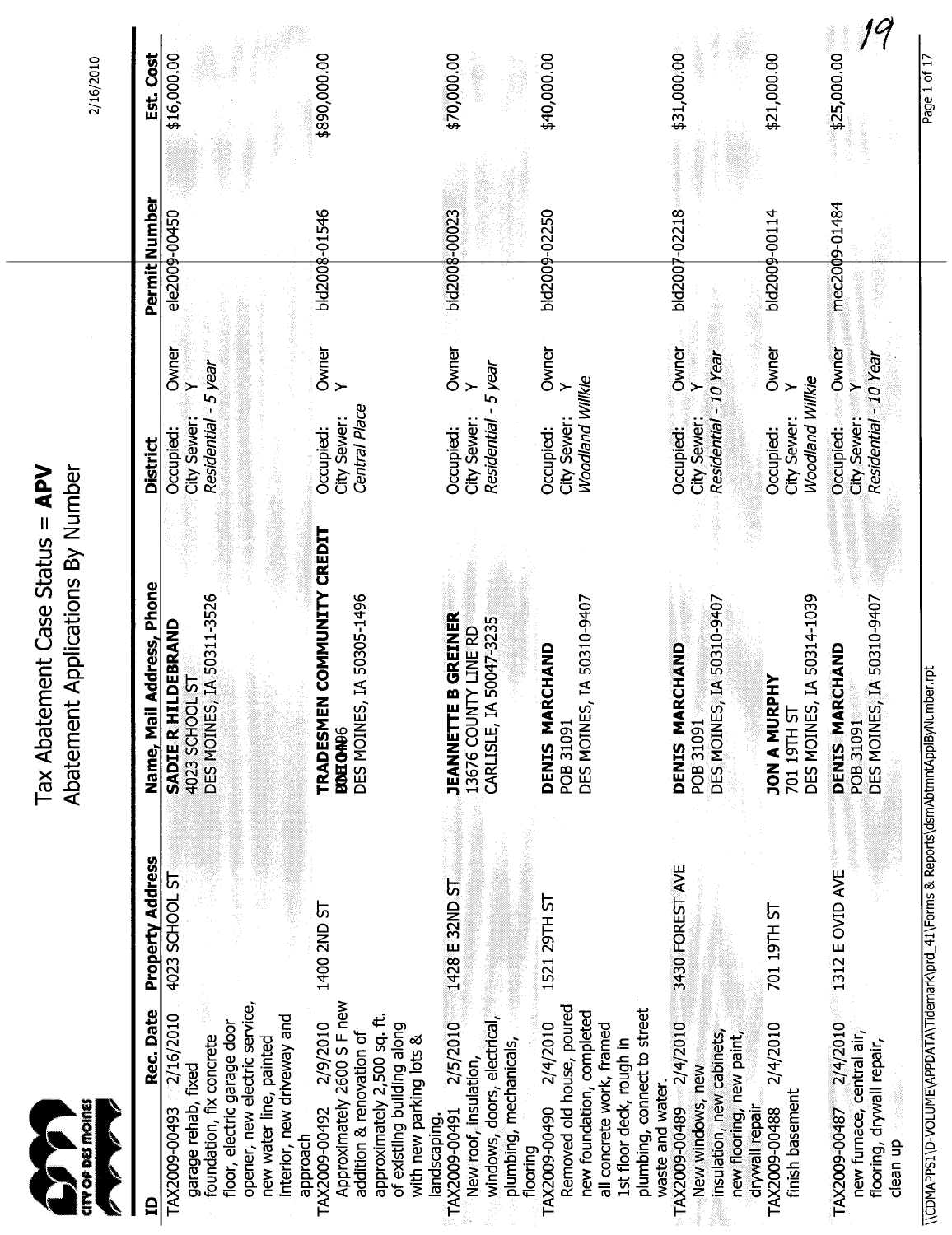| Est. Cost                 | \$8,000.00                                               | \$27,000.00                                               |                                                                                                                                    | \$9,000,000.00<br>\$12,900,000.00                                                                                         | \$9,200.00                                                      | \$7,056,000.00                                                      | \$175,900.00                                   | \$183,900.00                            | \$209,000.00<br>\$2,500.00                                                                           | Page 2 of 17                                                                          |
|---------------------------|----------------------------------------------------------|-----------------------------------------------------------|------------------------------------------------------------------------------------------------------------------------------------|---------------------------------------------------------------------------------------------------------------------------|-----------------------------------------------------------------|---------------------------------------------------------------------|------------------------------------------------|-----------------------------------------|------------------------------------------------------------------------------------------------------|---------------------------------------------------------------------------------------|
|                           |                                                          |                                                           | \$170,000.00                                                                                                                       |                                                                                                                           |                                                                 |                                                                     |                                                |                                         |                                                                                                      |                                                                                       |
|                           |                                                          |                                                           |                                                                                                                                    |                                                                                                                           |                                                                 |                                                                     |                                                |                                         |                                                                                                      |                                                                                       |
|                           |                                                          |                                                           |                                                                                                                                    |                                                                                                                           |                                                                 |                                                                     |                                                |                                         |                                                                                                      |                                                                                       |
|                           |                                                          |                                                           |                                                                                                                                    |                                                                                                                           |                                                                 |                                                                     |                                                |                                         |                                                                                                      |                                                                                       |
| Permit Number             |                                                          |                                                           | bld2008-00973                                                                                                                      | $10009 - 00076$<br>bld2008-02185                                                                                          | bld2009-02162                                                   | bld2009-01023                                                       | bid2009-00821                                  | bld2009-00803                           | bid2009-02333                                                                                        |                                                                                       |
|                           |                                                          |                                                           |                                                                                                                                    |                                                                                                                           |                                                                 |                                                                     |                                                |                                         |                                                                                                      |                                                                                       |
|                           | Owner<br>Y<br>10 Year                                    | Owner<br>- 10 Year<br>$\geq$                              | Owner<br>5 year                                                                                                                    | Downtown East New Construction<br>owner<br>Y<br>Owner<br>Y                                                                | Owner<br>10 Year                                                | SE 14th & Army Post Road<br>Owner<br>$\rightarrow$                  | Owner<br>5 year<br>$\leftarrow$                | Owner<br>5 year<br>$\rightarrow$        | Owner<br>Owner<br>5 year<br>- 10 Year<br>्<br>≻                                                      |                                                                                       |
|                           |                                                          |                                                           |                                                                                                                                    |                                                                                                                           |                                                                 |                                                                     |                                                |                                         |                                                                                                      |                                                                                       |
| <b>District</b>           | Residential<br>City Sewer<br>Occupied:                   | Residential<br>City Sewer:<br>Occupied:                   | City Sewer:<br>Residential<br>Occupied:                                                                                            | City Sewer:<br>City Sewer:<br>Occupied:<br>Occupied:                                                                      | City Sewer:<br>Residential<br>Occupied:                         | City Sewer:<br>Occupied:                                            | City Sewer:<br>Occupied:<br><b>Residential</b> | City Sewer:<br>Residential<br>Occupied: | <b>Residential</b><br>City Sewer:<br>City Sewer:<br>Residential<br>Occupied:<br>Occupied:            |                                                                                       |
|                           |                                                          |                                                           |                                                                                                                                    |                                                                                                                           |                                                                 |                                                                     |                                                |                                         |                                                                                                      |                                                                                       |
|                           |                                                          |                                                           |                                                                                                                                    | DES MOINES MEDICAL CENTER INC                                                                                             |                                                                 |                                                                     |                                                |                                         |                                                                                                      |                                                                                       |
|                           |                                                          |                                                           |                                                                                                                                    | MOINES, IA 50266-5886                                                                                                     |                                                                 | MOINES, IA 50266-2520                                               | MOINES, IA 50266-2520                          | MOINES, IA 50266-2520                   | MOINES, IA 50266-2520                                                                                |                                                                                       |
|                           |                                                          | IE MARCHAND                                               |                                                                                                                                    |                                                                                                                           |                                                                 |                                                                     |                                                |                                         |                                                                                                      |                                                                                       |
|                           |                                                          |                                                           |                                                                                                                                    |                                                                                                                           | R MERAZ                                                         | <b>TOWN PKWY</b>                                                    | HOMES, LC<br><b>LOMN PKWY</b>                  | HOMES, LC<br><b>OWN PKWY</b>            | HOMES, LC<br><b>OWN PKWY</b><br><b>SMITH</b>                                                         |                                                                                       |
|                           |                                                          |                                                           | <b>DIR</b>                                                                                                                         | চ                                                                                                                         | ದ                                                               |                                                                     |                                                |                                         |                                                                                                      |                                                                                       |
| Name, Mail Address, Phone | DES MOINES, IA 50310-9407<br>DENIS MARCHAND<br>POB 31091 | DES MOINES, IA 50310-9407<br><b>CHRISTIN</b><br>POB 31091 | DES MOINES, IA 50311-3606<br>3806 COTTAGE GROVE AVE<br>ANES PAI                                                                    | NELSON DEVELOPMENT 15, LLC<br>DES MOINES, IA 50314-2610<br>1111 6TH AVE<br>104576TH<br><b>WEST DES</b><br><b>STE 2000</b> | DES MOINES, IA 50317-5244<br><b>ANTONIO</b><br><b>2115 LYON</b> | <b>MELBOURNE APARTMENTS I, LLLP</b><br>6900 WEST<br><b>WEST DES</b> | HUBBELL<br>6900 WEST<br>WEST DES               | WEST DES<br><b>HUBBELL</b><br>6900 WEST | DES MOINES, IA 50317-3217<br>3528 EASTON BLVD<br>HUBBELL<br>WEST DES<br><b>CURTIS A</b><br>6900 WEST |                                                                                       |
|                           |                                                          |                                                           |                                                                                                                                    |                                                                                                                           |                                                                 |                                                                     |                                                |                                         |                                                                                                      |                                                                                       |
|                           |                                                          |                                                           |                                                                                                                                    |                                                                                                                           |                                                                 |                                                                     | 2631 RIVER MEADOWS DR                          |                                         |                                                                                                      |                                                                                       |
|                           |                                                          |                                                           | 3806 COTTAGE GROVE                                                                                                                 |                                                                                                                           |                                                                 |                                                                     |                                                |                                         | 3528 EASTON BLVD                                                                                     |                                                                                       |
|                           |                                                          |                                                           |                                                                                                                                    |                                                                                                                           |                                                                 |                                                                     |                                                |                                         |                                                                                                      |                                                                                       |
| <b>Property Address</b>   | 1603 41ST ST                                             | 1553 27TH ST                                              | AVE                                                                                                                                | 300 E GRAND AVE<br>1057 5TH AVE                                                                                           | 2115 LYON ST                                                    | 5515 SE 14TH ST                                                     |                                                | 2627 RIVER MEADOWS DR                   | 4202 EASTER BAY CT                                                                                   |                                                                                       |
|                           |                                                          |                                                           |                                                                                                                                    |                                                                                                                           |                                                                 |                                                                     |                                                |                                         |                                                                                                      | \\CDMAPPS1\D-VOLUME\APPDATA\Tidemark\prd_41\Forms & Reports\dsmAbtmntApplByNumber.rpt |
| Rec. Date                 | 2/4/2010                                                 | 2/4/2010<br>cabinets, shingles, windows, i                | new insulation in all exterior<br>new walls and ceiling floors<br>walls added bathrooms on<br>2/4/2010<br>thrid floor and basement | square foot medical office<br>2/3/2010<br>2/2/2010                                                                        | TAX2009-00481 2/2/2010                                          | 2/2/2010                                                            | 2/2/2010                                       | 2/2/2010                                | New single family dwelling<br>TAX2009-00477 2/2/2010<br>2/2/2010                                     |                                                                                       |
|                           |                                                          |                                                           |                                                                                                                                    | Approximately 60,000                                                                                                      |                                                                 | multi-family apartment                                              |                                                | single family dwelling                  |                                                                                                      |                                                                                       |
|                           |                                                          | nsulation, gutter<br>new flooring                         | replaced all Hvac<br><b>Installations</b>                                                                                          | 79 apartments                                                                                                             | 22x22 Garage                                                    | Construction of 3                                                   | new house                                      |                                         | Garage repair                                                                                        |                                                                                       |
|                           | TAX2009-00486<br>new roof                                | TAX2009-00485                                             | TAX2009-00484                                                                                                                      | TAX2009-00482<br>TAX2009-00483<br>building.                                                                               |                                                                 | TAX2009-00480                                                       | TAX2009-00479<br>buildings                     | TAX2009-00478                           | TAX2009-00476                                                                                        |                                                                                       |
| $\mathbf{a}$              |                                                          |                                                           |                                                                                                                                    |                                                                                                                           |                                                                 |                                                                     |                                                |                                         |                                                                                                      |                                                                                       |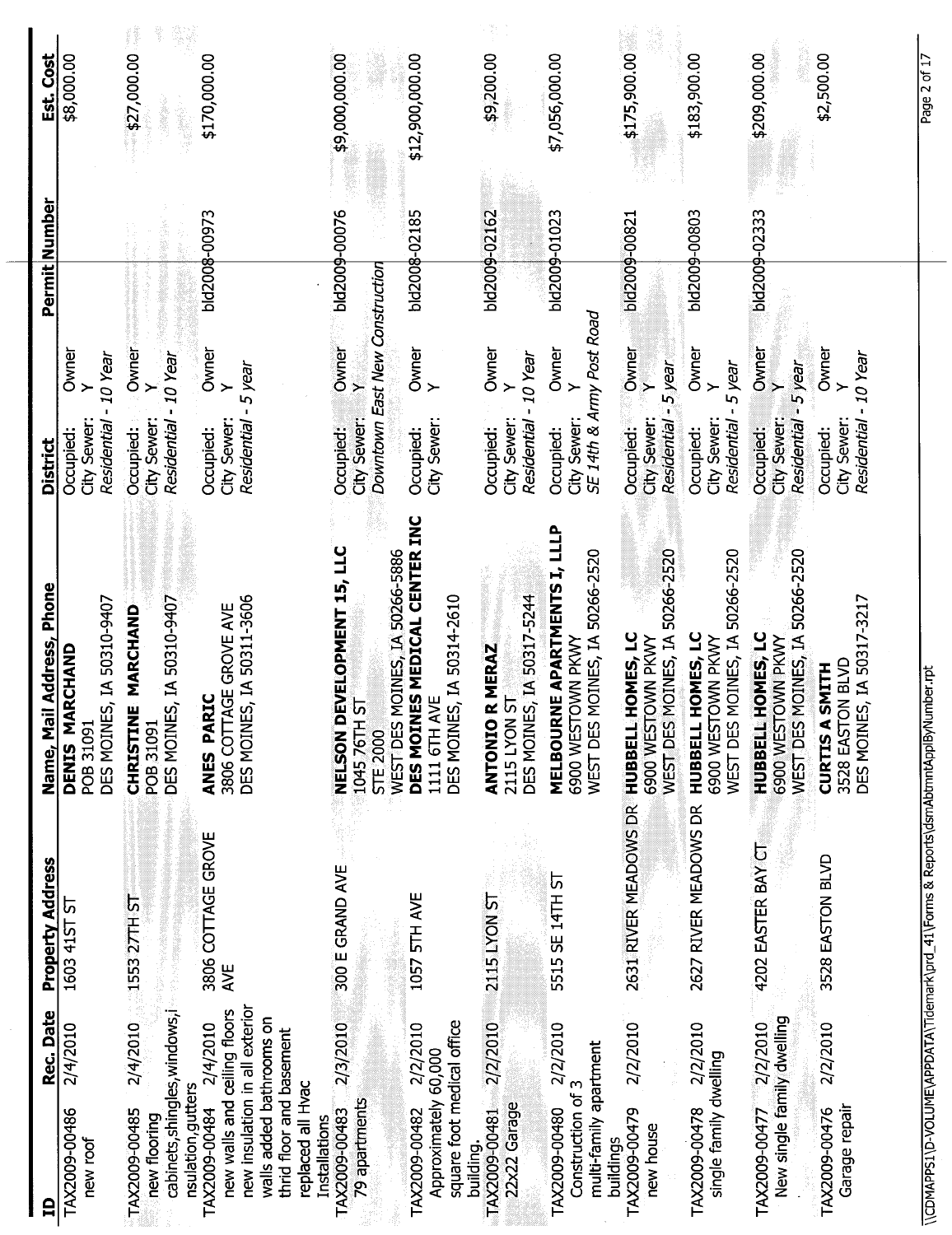| Est. Cost                 | \$30,000.00<br>\$150,000.00                                                                                                                                                                                                                                               | \$19,500.00<br>\$28,000.00                                                                                                                                                                                                                                                                                                                                                            | \$7,500,000.00<br>\$7,500,000.00                                                                                                                                                                            | \$20,000.00                                                                                                                                                                                                        |
|---------------------------|---------------------------------------------------------------------------------------------------------------------------------------------------------------------------------------------------------------------------------------------------------------------------|---------------------------------------------------------------------------------------------------------------------------------------------------------------------------------------------------------------------------------------------------------------------------------------------------------------------------------------------------------------------------------------|-------------------------------------------------------------------------------------------------------------------------------------------------------------------------------------------------------------|--------------------------------------------------------------------------------------------------------------------------------------------------------------------------------------------------------------------|
| Permit Number             | bld2009-00111                                                                                                                                                                                                                                                             | bld2008-02265<br>bld2009-01822                                                                                                                                                                                                                                                                                                                                                        | bld2009-01358<br>bld2009-01359                                                                                                                                                                              | plm2009-01780                                                                                                                                                                                                      |
| <b>District</b>           | <b>Owner</b><br>Owner<br>Residential - 10 Year<br>- 5 year<br>$\ddot{\phantom{1}}$<br>City Sewer:<br><b>Residential</b><br>City Sewer:<br>Occupied:<br>Occupied:                                                                                                          | Owner<br>Y<br>Owner<br>Residential - 10 Year<br>Residential - 10 Year<br>City Sewer:<br>City Sewer:<br>Occupied:<br>Occupied:                                                                                                                                                                                                                                                         | Owner<br>Owner<br>Y<br>$\rightarrow$<br>Sherman Hill<br>Sherman Hill<br>City Sewer:<br>City Sewer:<br>Occupied:<br>Occupied:                                                                                | Owner<br>Residential - 10 Year<br>$\geq$<br>City Sewer:<br>Occupied:                                                                                                                                               |
| Name, Mail Address, Phone | DES MOINES, IA 50312-1937<br>4907 WOODLAND AVE<br>821 NW PARKSIDE DR<br><b>PRIMMER</b><br><b>STEVEN L MILLER</b><br>ANKENY, IA<br><b>DIANEM</b>                                                                                                                           | DES MOINES, IA 50310-4718<br>DES MOINES, IA 50317-2910<br><b>CHRISTINE V DEARCHS</b><br><b>MEYER</b><br>1628 E 24TH ST<br>$\overline{5}$<br>3827 34TH<br>PENNYS                                                                                                                                                                                                                       | <b>OAKRIDGE NEIGHBORHOOD</b><br>OAKRIDGE NEIGHBORHOOD<br><b>ASHOODIATES;PDR</b><br><b>ASSOGIALIES-UP</b><br>DES MOINES, IA<br>DES MOINES, IA                                                                | DES MOINES, IA 50315-7748<br><b>JAYE</b><br>AMEE L RIETZ<br>211 E ROS                                                                                                                                              |
| <b>Property Address</b>   | <b>4907 WOODLAND AVE</b><br>3904 12TH ST                                                                                                                                                                                                                                  | 1628 E 24TH ST<br>3905 50TH ST                                                                                                                                                                                                                                                                                                                                                        | 926 OAKRIDGE DR<br>926 OAKRIDGE DR                                                                                                                                                                          | 211 E ROSE AVE                                                                                                                                                                                                     |
| Rec. Date                 | 1st & 2nd Floor Remodel -<br>new carpet, paint & stairs,<br>plumbing, roof, kitchen, 2<br>2/2/2010<br>New bath, new roof, attic<br>2/2/2010<br>insulation, new windows,<br>bathrooms, 1st floor<br>new electrical box,<br>windows, etc.<br>TAX2009-00475<br>TAX2009-00474 | additional concrete driveway<br>siding/new exit doors/some<br>new kitchen counters, new<br>TAX2009-00473 2/1/2010<br>2/1/2010<br>from existing driveway to<br>updated most plumbing,<br>house, updated electric,<br>tub-sink-stool, insulated<br>New furnace & air/new<br>new windows - 3/4 of<br>Built garage 24' x 30';<br>TAX2009-00472<br>light fixtures.<br>garage.<br>atti<br>R | 2/1/2010<br>2/1/2010<br>residential units. See<br>residential units. See<br>development of 150<br>development of 150<br>Rehabilitation &<br>Rehabilitation &<br>TAX2009-00470<br>TAX2009-00469<br>attached. | New sidewalk, patio, all new<br>bathroom remodel, finished<br>furnace, hot water heater.<br>plumbing, porch remodel,<br>2/1/2010<br>kitchen plumbing, floor,<br>hardwood floors, new<br>TAX2009-00468<br>attached. |

\\CDMAPPS1\D-VOLUME\APPDATA\Tidemark\prd\_41\Forms & Reports\dsmAbtmntApplByNumber.rpt \ \CDMAPPS1 \D-VOLUME\APPDATA\Tidemark\prd\_ 41 \Forms & Report\dsmAbtmntAppIByNumber.rpt

Page 3 of 17 Page 3 of 17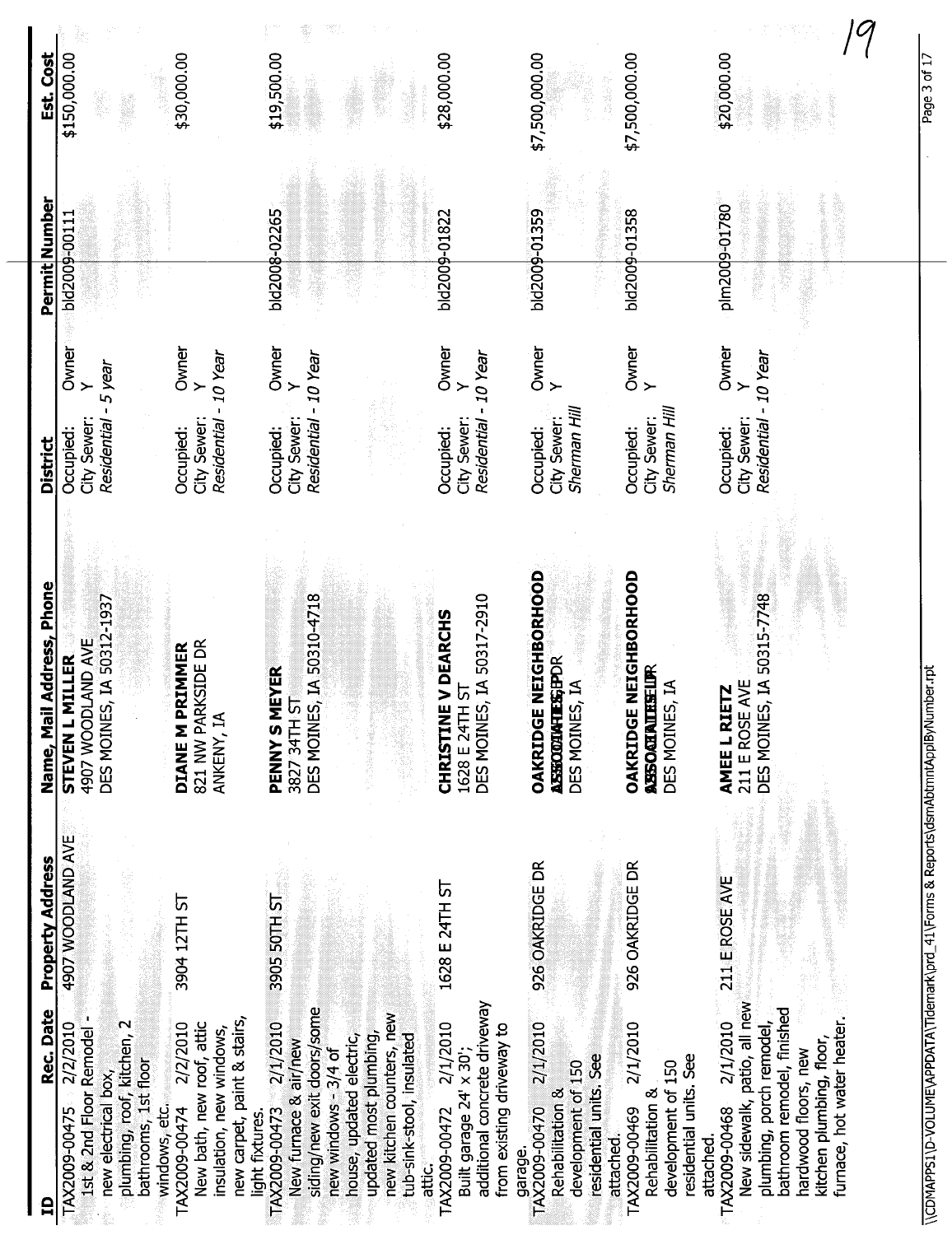| Est. Cost                 | \$110,000.00                                                                                                                                                                                                                                                                                                                                   | $\frac{1}{2}$ 50,000.00                                                                                                                                                                    | \$16,000.00                                                             | \$70,925.00                                                                                  | \$12,000.00                                                         | \$50,000.00                                                                          | \$46,471.00                                                              | \$98,365.00                                                                 | \$39,918.00                                                                | Page 4 of 17                                                                          |
|---------------------------|------------------------------------------------------------------------------------------------------------------------------------------------------------------------------------------------------------------------------------------------------------------------------------------------------------------------------------------------|--------------------------------------------------------------------------------------------------------------------------------------------------------------------------------------------|-------------------------------------------------------------------------|----------------------------------------------------------------------------------------------|---------------------------------------------------------------------|--------------------------------------------------------------------------------------|--------------------------------------------------------------------------|-----------------------------------------------------------------------------|----------------------------------------------------------------------------|---------------------------------------------------------------------------------------|
| Permit Number             | bld2009-01534                                                                                                                                                                                                                                                                                                                                  | bid2009-00039                                                                                                                                                                              | bld2009-02254                                                           | bld2008-002290                                                                               | bld2009-00218                                                       |                                                                                      | mec2009-00346                                                            | pim20d7-00721                                                               | bld2008-00750                                                              |                                                                                       |
| <b>District</b>           | Owner<br>Residential - 5 year<br>$\leftarrow$<br>City Sewer:<br>Occupied:                                                                                                                                                                                                                                                                      | Owner<br>Y<br>Residential - 5 year<br>City Sewer:<br>Occupied:                                                                                                                             | Owner<br>Residential - 10 Year<br>City Sewer:<br>Occupied:              | Owner<br>Y<br>City Sewer: Y<br>Residential - 5 year<br>Occupied:                             | Owner<br>Y<br>$-10$ Year<br>City Sewer:<br>Residential<br>Occupied: | Owner<br>Model Cities South<br>$\mathbf{Y}_{\text{max}}$<br>City Sewer:<br>Occupied: | Owner<br>Model Cities North<br>$\rightarrow$<br>City Sewer:<br>Occupied: | Owner<br>Y<br>Model Cities South<br>City Sewer:<br>Occupied:                | Owner<br>Model Cities North<br>City Sewer:<br>Occupied:                    |                                                                                       |
| Name, Mail Address, Phone | DES MOINES, IA 50310-6245<br><b>OVERTON</b><br>2616 BOSTON AVE<br><b>MARK D</b>                                                                                                                                                                                                                                                                | NICOLE CLARPENTER (TRUST)<br>CARLSBAD, CA 92011-3428<br><b>TREE ST</b><br>6740 TEA                                                                                                         | DES MOINES, IA 50315-3072<br>STEVEN M CADMAN<br>1000 WOLCOTT AVE        | DES MOINES, IA 50316-2002<br>LEFF<br>TRACIA LEFF<br>2015 E 9TH ST                            | 4133 E 25TH ST<br>DES MOINES, IA 50317-8807<br>TAMI K BERARDI       | WEST DES MOINES, IA 50265-3516<br><b>VIRGINIA B ZEPEDA</b><br>625 12TH ST            | DES MOINES, IA 50314-2337<br>1316 HARRISON AVE<br>BEATRICE TOE           | DES MOINES, IA 50311-4114<br><b>CATHERINE L BOBITT</b><br>2616 KINGMAN BLVD | DES MOINES, IA 50314-2441<br>CARTER<br>1700 11TH ST<br>KELLIR <sup>(</sup> |                                                                                       |
| <b>Property Address</b>   | 2616 BOSTON AVE                                                                                                                                                                                                                                                                                                                                | 1016 PLEASANT VIEW DR                                                                                                                                                                      | 1000 WOLCOTT AVE                                                        | 2015 E 9TH ST                                                                                | 4133 E 25TH ST                                                      | 1168 M L KING JR PKWY                                                                | 1316 HARRISON AVE                                                        | 2616 KINGMAN BLVD                                                           | 1700 11TH ST                                                               |                                                                                       |
| Rec. Date<br>日            | area added to the basement<br>house spanning entire width<br>area; attic addition includes<br>Added 14 ft. on east rear &<br>renovated old kitchen into<br>of house & includes same<br>2/1/2010<br>includes kitchen & dining<br>10 ft. on west rear of the<br>bedroom & bathroom,<br>& attic areas; addition<br>laundry room.<br>TAX2009-00466 | flooring, painting, remodel<br>bath, remodel kitchen, new<br>porch, etc. through hud &<br>2/1/2010<br>New siding, lead repairs<br>through entire house,<br>lead programs.<br>TAX2009-00465 | Demo Shed & old garage &<br>2/1/2010<br>TAX2009-00464<br>built new one. | TAX2009-00463 2/1/2010<br>806 sq ft addition (1 story)<br>at front of home on<br>crawlspace. | 2/1/2010<br>17' X 14' mudroom<br>TAX2009-00462                      | TAX2009-00461 2/1/2010<br>Remodeled SFD.                                             | 2/1/2010<br>renovation see att doc<br>TAX2009-00460                      | 2/1/2010<br>RENOVATION - SEE<br>TAX2009-00459<br><b>ATTACHED</b>            | 2/1/2010<br>Remodel see att doc<br>TAX2009-00458                           | \\CDMAPPS1\D-VOLUME\APPDATA\Tidemark\prd_41\Forms & Reports\dsmAbtmntApplByNumber.rpt |